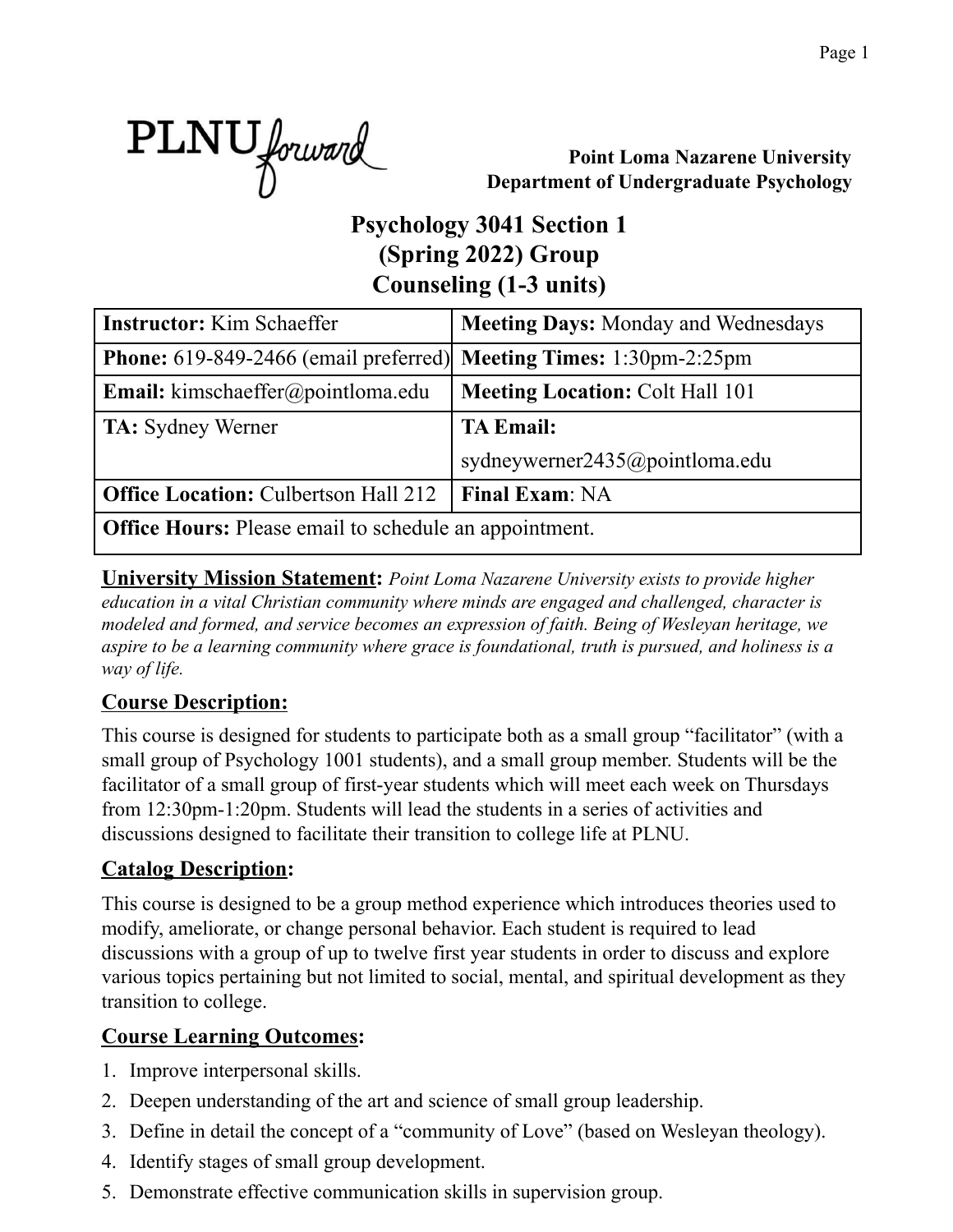- 6. Pass an on-line quiz consisting of textbook test bank questions regarding small group counseling.
- 7. Discuss effective leadership in handling common small group dilemmas.
- 8. Plan interactive exercises with their group of first year students.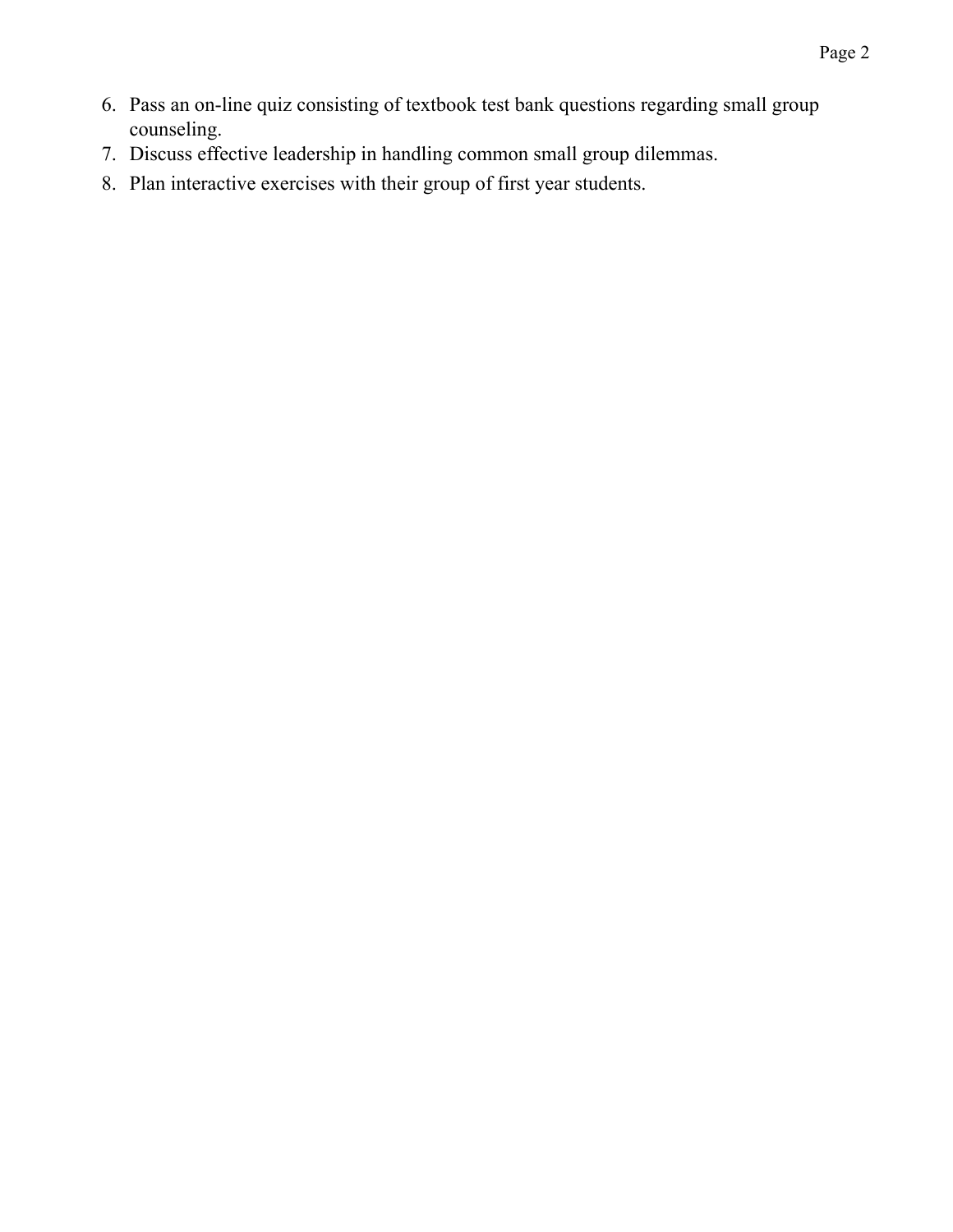#### **Course Texts (Required):**

Chen, M., & Rybak, C. J. (2004). *Group leadership skills* – 2<sup>nd</sup> edition. Belmont, CA: Brooks/Cole.

#### **Course Requirements:**

- 1. Participation: Participation is required and is figured into your final grade.
- 2. Quizzes: Students are expected to read the assigned text and complete all 10 reading quizzes. Students may elect to complete an optional  $11<sup>th</sup>$  reading quiz at the end of the semester which can be used to replace any missed quiz. Given this, there will be no make-ups for any quiz without prior permission from the instructor and all quizzes are to be submitted on time. Descriptions of all quizzes are listed on canvas.
- 3. Reflection Assignments: There will be a total of 10 reflection assignments due throughout the semester. Students may elect to complete an optional 11<sup>th</sup> reflection assignment at the end of the semester which can be used to replace any missed assignment. There will be no make-ups for any assignment without prior permission from the instructor and all assignments are to be submitted on time. Descriptions of all reflection assignments and grading rubrics are listed on canvas.
- 4. Group Perceptions Paper: Students are required to write a paper in which they will be asked share their observations about the individual group members, their own participation, and the group process. A description of the group perceptions paper and the grading rubric is listed on canvas.
- 5. Final Reflection Paper: In lieu of a final exam, students are required to write a paper in which they will be asked to demonstrate that they have learned about themselves, others, and the process of small group development though this course. A description of the final reflection paper and the grading rubric is listed on canvas.
- 6. Data Entry: Students are expected to enter small group member attendance and indicate the completion of any relevant small group assignments in canvas on a weekly basis. Successful entry of this data into canvas is required and figured into your final grade.

## **Grading:**

| Participation: (200 pts) 40%     |     |                         |      |                                              |            | Assignments: $(100 \text{ pts}) 20\%$ |                                                             |               |       |                                              |                 |
|----------------------------------|-----|-------------------------|------|----------------------------------------------|------------|---------------------------------------|-------------------------------------------------------------|---------------|-------|----------------------------------------------|-----------------|
| Quizzes $(100 \text{ pts}) 20\%$ |     |                         |      |                                              |            | Papers $(50 \text{ pts}) 10\%$        |                                                             |               |       |                                              |                 |
|                                  |     |                         |      |                                              |            |                                       | Data Entry $(50 \text{ pts}) 10\%$<br>Total: (500 pts) 100% |               |       |                                              |                 |
|                                  |     | <b>Percentage Score</b> |      |                                              |            |                                       |                                                             |               |       |                                              |                 |
| A                                | $=$ | $93 - 100\%$            | $B+$ | $\qquad \qquad =$                            | 88-89%     | $C+$                                  |                                                             | $= 77 - 79\%$ | $D+$  | $\displaystyle \qquad \qquad =\qquad \qquad$ | $62 - 64\%$     |
| $A-$                             | $=$ | 90-92%                  | B    | $=$                                          | $84 - 87%$ | $\mathcal{C}$                         |                                                             | $= 70 - 76\%$ | D     | $=$ $-$                                      | $55 - 61\%$     |
|                                  |     |                         | $B-$ | $\!\!\!=\!\!\!$                              | 80-83%     | $C-$                                  |                                                             | $= 65-69\%$   | $D$ - | $=$                                          | $50 - 54\%$     |
|                                  |     |                         |      |                                              |            |                                       |                                                             |               | F     | $=$                                          | Below 50%       |
| Z Score                          |     |                         |      |                                              |            |                                       |                                                             |               |       |                                              |                 |
| $\mathbf{A}$                     |     | $=$ 1.33                | $B+$ | $\displaystyle \qquad \qquad =\qquad \qquad$ | 0.67       | $C+$                                  |                                                             | $= -0.33$     | $D+$  | $=$                                          | $-1.67$         |
| $A - = 1$                        |     |                         | B    |                                              | $= 0.33$   | $\mathcal{C}$                         |                                                             | $= -1$        | D.    |                                              | $= -2$          |
|                                  |     |                         | $B-$ | $\!\!\!=\!\!\!$                              | $\theta$   | $C-$                                  |                                                             | $= -1.33$     | $D$ - |                                              | $= -2.33$       |
|                                  |     |                         |      |                                              |            |                                       |                                                             |               | F     |                                              | $=$ Below -2.33 |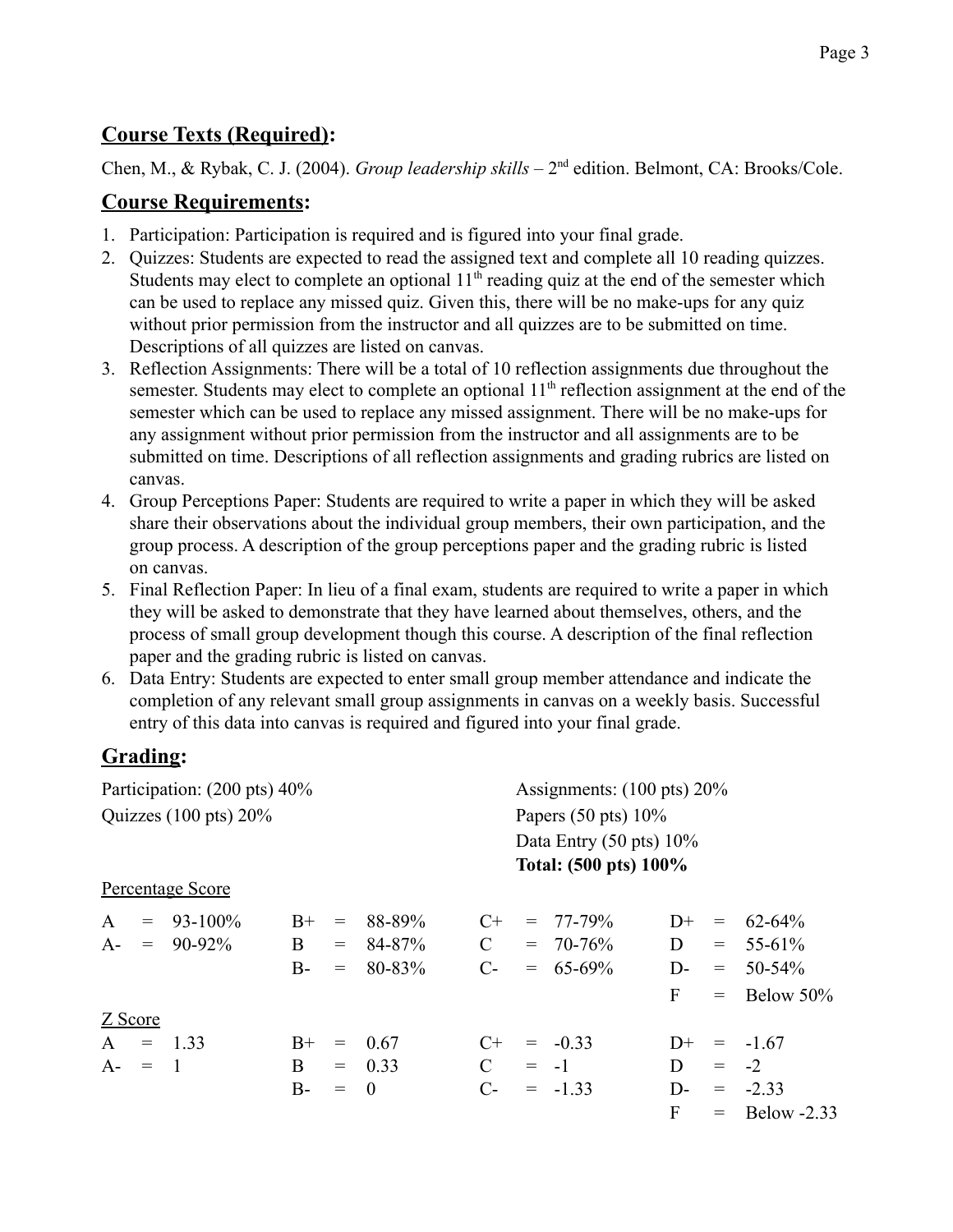## **Course Policies:**

- 1. Attendance: Students may choose to miss a total of 3 class discussion sessions for any reason throughout the semester. However, students risk being de-enrolled in the event that they miss 4 class discussion sessions or more (i.e., if absences exceed 20 percent of class meetings).
- 2. Participation: As the facilitation of a small group is an essential component to this course, students risk a one-third grade reduction in this course if they fail to facilitate any of their PSY1001 meetings without prior permission from their instructor. In addition, students also risk one-third grade reduction in this course if they fail to participate in 3 or more of their PSY3041 meetings without prior permission by the instructor.
- 3. Quizzes and Assignments: There will be no make-ups for any quiz or assignment without prior permission from the instructor.

## **Attendance and Participation Policy:**

Regular and punctual attendance at all synchronous class sessions is considered essential to optimum academic achievement. If the student is absent for more than 10 percent of class sessions (virtual or face-to-face), the faculty member will issue a written warning of de-enrollment. If the absences exceed 20 percent, the student may be de-enrolled without notice until the university drop date or, after that date, receive the appropriate grade for their work and participation. In some courses, a portion of the credit hour content will be delivered asynchronously and attendance will be determined by submitting the assignments by the posted due dates. If absences exceed these limits but are due to university excused health issues, an exception will be granted. A day of attendance in asynchronous content is determined as contributing a substantive note, assignment, discussion, or submission by the posted due date. Failure to meet these standards will result in an absence for that day. Instructors will determine how many asynchronous attendance days are required each week.

A complete description of the **Academic Policies** along can be found in the Undergraduate Academic Catalog.

### **Course Credit Hour Information:**

In the interest of providing sufficient time to accomplish the stated Course Learning Outcomes, this class meets the PLNU credit hour policy for a 3 unit class delivered over 15 weeks. It is anticipated that students will spend a minimum of 37.5 participation hours per credit hour on their coursework. For this course, students will spend an estimated 112.5 total hours meeting the course learning outcomes. The time estimations are provided in the Canvas modules.

### **Academic Honesty Policy:**

Students should demonstrate academic honesty by doing original work and by giving appropriate credit to the ideas of others. Academic dishonesty is the act of presenting information, ideas, and/or concepts as one's own when in reality they are the results of another person's creativity and effort. A faculty member who believes a situation involving academic dishonesty has been detected may assign a failing grade for that assignment or examination, or, depending on the seriousness of the offense, for the course. Faculty will follow and students may appeal using the procedures in the University Catalog. See the Academic Policies for definitions of kinds of academic dishonesty and for further policy information.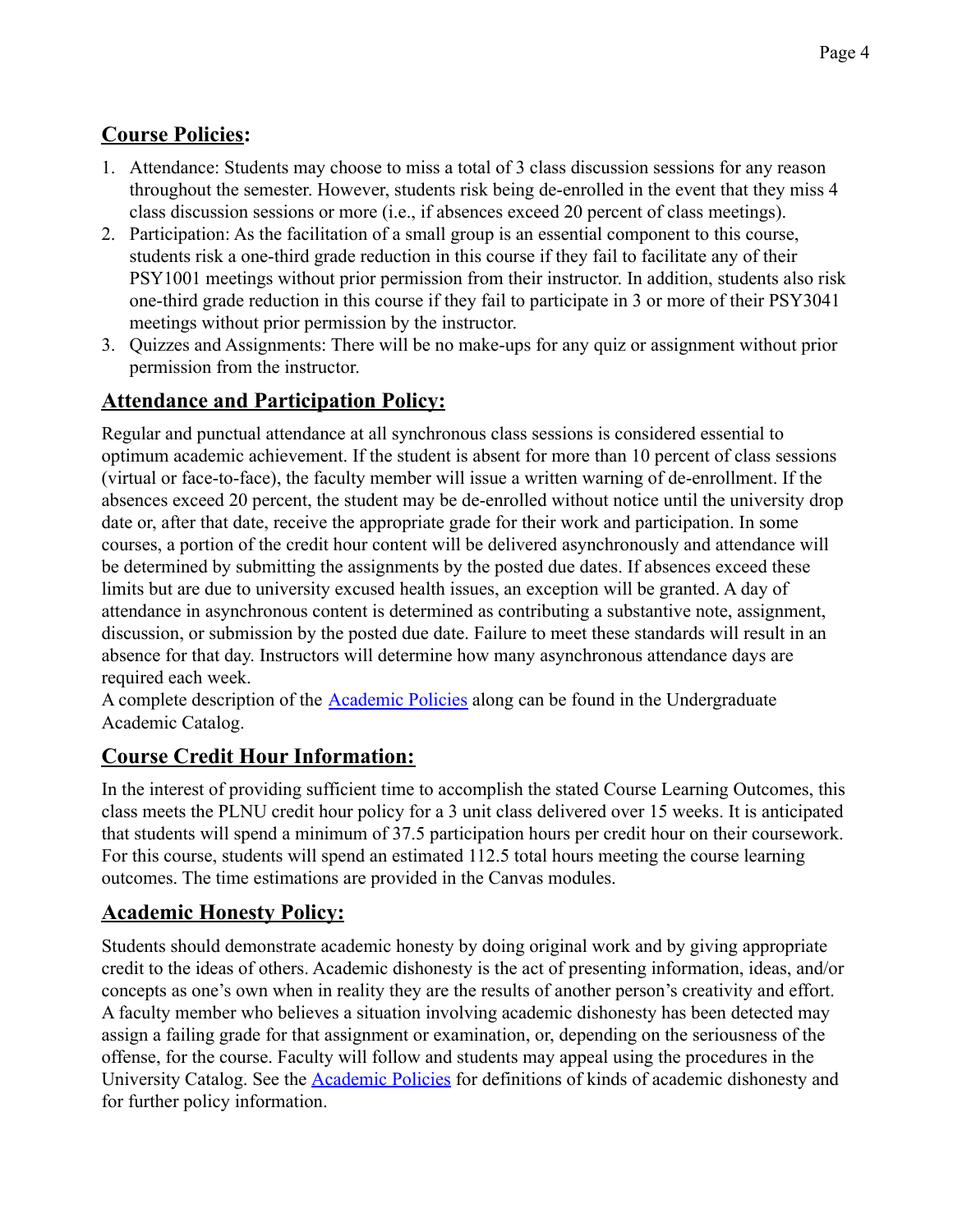### **Use of Technology**

In order to be successful in the online environment, you'll need to meet the minimum technology and system requirements; please refer to the Technology and System Requirements information. Additionally, students are required to have headphone speakers compatible with their computer available to use. If a student is in need of technological resources please contact student-tech[request@pointloma.edu.](mailto:request@pointloma.edu) Problems with technology do not relieve you of the responsibility of participating, turning in your assignments, or completing your class work.

## **Copyright Policy:**

Point Loma Nazarene University, as a non-profit educational institution, is entitled by law to use materials protected by US Copyright Act for classroom education. Any use of those materials outside of the class may violate the law. More information on the PLNU Copyright Policy can be found online.

### **State Authorization**

State authorization is a formal determination by a state that Point Loma Nazarene University is approved to conduct activities regulated by that state. In certain states outside California, Point Loma Nazarene University is not authorized to enroll online (distance education) students. If a student moves to another state after admission to the program and/or enrollment in an online course, continuation within the program and/or course will depend on whether Point Loma Nazarene University is authorized to offer distance education courses in that state. It is the student's responsibility to notify the institution of any change in his or her physical location. Refer to the map on State Authorization to view which states allow online (distance education) outside of California.

### **Academic Accommodations:**

While all students are expected to meet the minimum standards for completion of this course as established by the instructor, students with disabilities may require academic adjustments, modifications, or auxiliary aids/services. At Point Loma Nazarene University (PLNU), these students are requested to register with the Disability Resource Center (DRC), located in the Bond Academic Center (DRC@pointloma.edu or 619-849-2381). The DRC's policies and procedures for assisting such students in the development of an appropriate academic adjustment plan (AP) allows PLNU to comply with Section 504 of the Rehabilitation Act and the Americans with Disabilities Act. Section 504(a) prohibits discrimination against students with special needs and guarantees all qualified students equal access to and benefits of PLNU programs and activities. After the student files the required documentation, the DRC, in conjunction with the student, will develop an AP to meet that student's specific learning needs. The DRC will thereafter email the student's AP to all faculty who teach course in which the student is enrolled each semester. The AP must be implemented in all such courses. If students do not wish to avail themselves of some or all of the elements of their AP in a particular course, it is the responsibility of those students to notify their professor in that course. PLNU highly recommends that DRC students speak with their professors during the first two weeks of each semester about the applicability of their AP in that particular course and/or if they do not desire to take advantage of some or all of the elements of their AP in that course. Students may find additional support through other campus offices as well including the Office of Spiritual Development, the Tutorial Center, and/or the Wellness Center.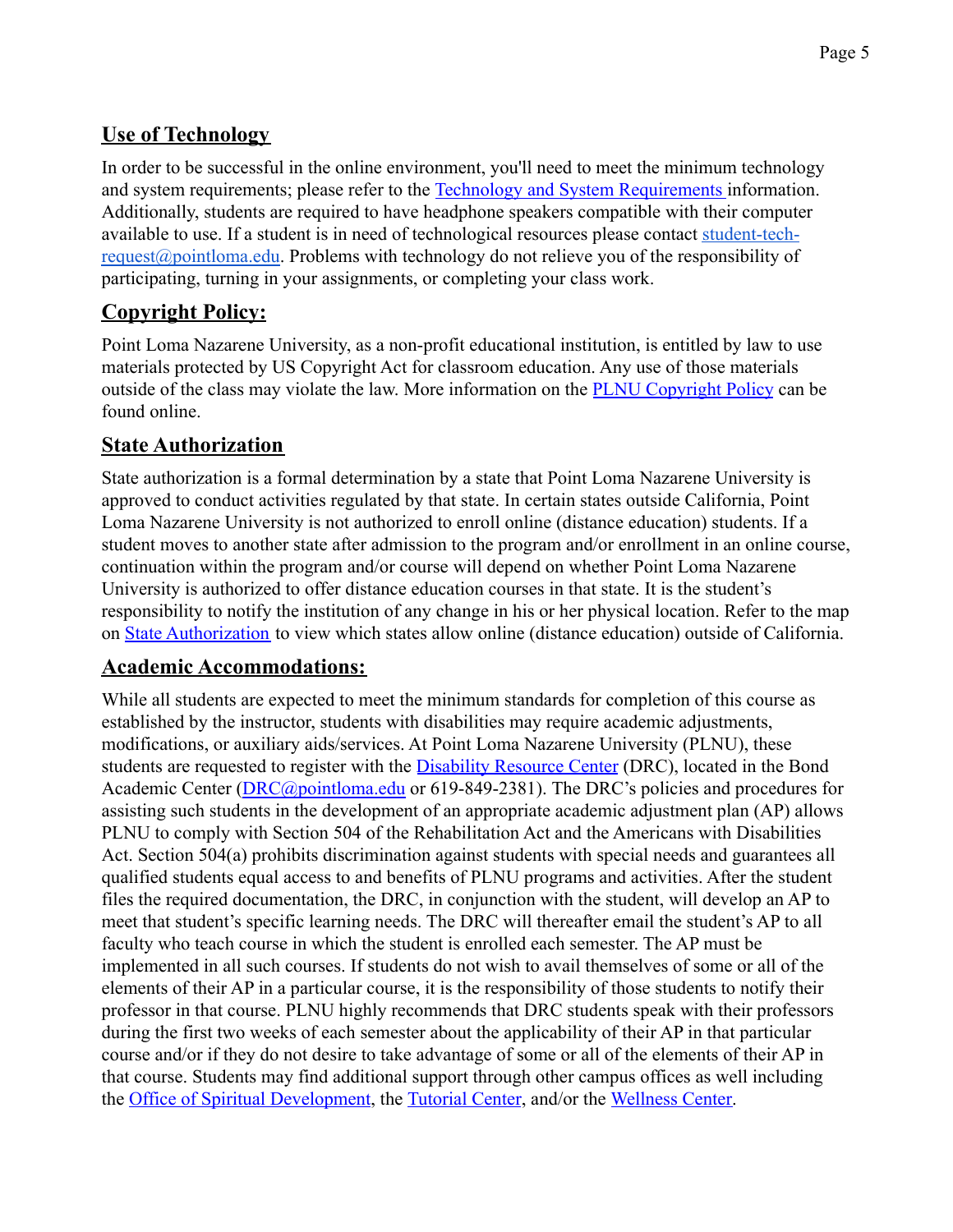#### **Introductory Group Comments:**

The Psychology 1001 small groups are designed to allow first-year students the opportunity to create a community of love where they can find support and encouragement during what can be a very stressful transition to college. The actual format and content of each of these communities will vary depending on the personality makeup of the group. *The role of the Psychology 3041 facilitator is to facilitate the development of the community but not to do the work for their group.*

Perhaps the best way to acquire the skills to lead a group is the experience being in a group. For this reason, Psychology 3041 will give you the opportunity to have a "group experience" where you can discuss areas of your own personal development in the same way you hope your group members will. *As a result, this class will likely be one of the easiest and most difficult classes you have ever taken!*

Given this, our class time will focus on handling administrative issues, processing issues that arise in the first-year groups, and using the class time to create a "community of love" discussion group ourselves. This course will use a didactic format in the first few weeks, and then will switch to an experiential method. Students who are uncomfortable and unwilling to participate in both aspects of the class should drop at the beginning of the semester. In this practicum the learning experiences will come as you interact with others and experience the stages of group development.

People experience feelings, thoughts, and exhibit behaviors and problems for a variety of reasons (e.g., cultural, gender-related, childhood upbringing, spiritual history). Yet, all people are embedded in a matrix of social relationships. We are social beings that become persons through relationships, develop problems and idiosyncrasies in and through relationships, and learn, grow and develop strengths and resiliencies in relationships. *Perhaps the greatest task of the human person is to develop and maintain close meaningful relationships.*

We have probably all longed, at one time or another, to clarify a relationship, to be really honest about our positive and negative feelings toward someone. We have probably also desired to receive honest reciprocal feedback about how we affect each other. In society this open communication is rarely engaged in due to many rules about who can say what to whom, including fear of hurting others and losing friends. In many families there are "no talk" rules about certain subjects. In the social laboratory of this class group these kinds of *honest exchanges are not only allowed but encouraged*. You can learn an incredible amount about yourself and your self-in-relation by honest interpersonal exploration. This may not be easy and at times may actually be very stressful, but if you can understand and work out your relationships with the members of the group, it often has significant rewards that carryover to the outside world.

The way you can best help yourself and the group is to *be honest and direct about your feelings in the group at that moment* (in the here-and-now) especially feelings toward other group members and the professor. This is the core of the group! This is not a forced confessional as all individuals have different rates for developing trust and openness.

At first the group may seem strange and frustrating. You may develop feelings of annoyance with the professor wanting them to supply you with answers. I urge you not to give up on the process